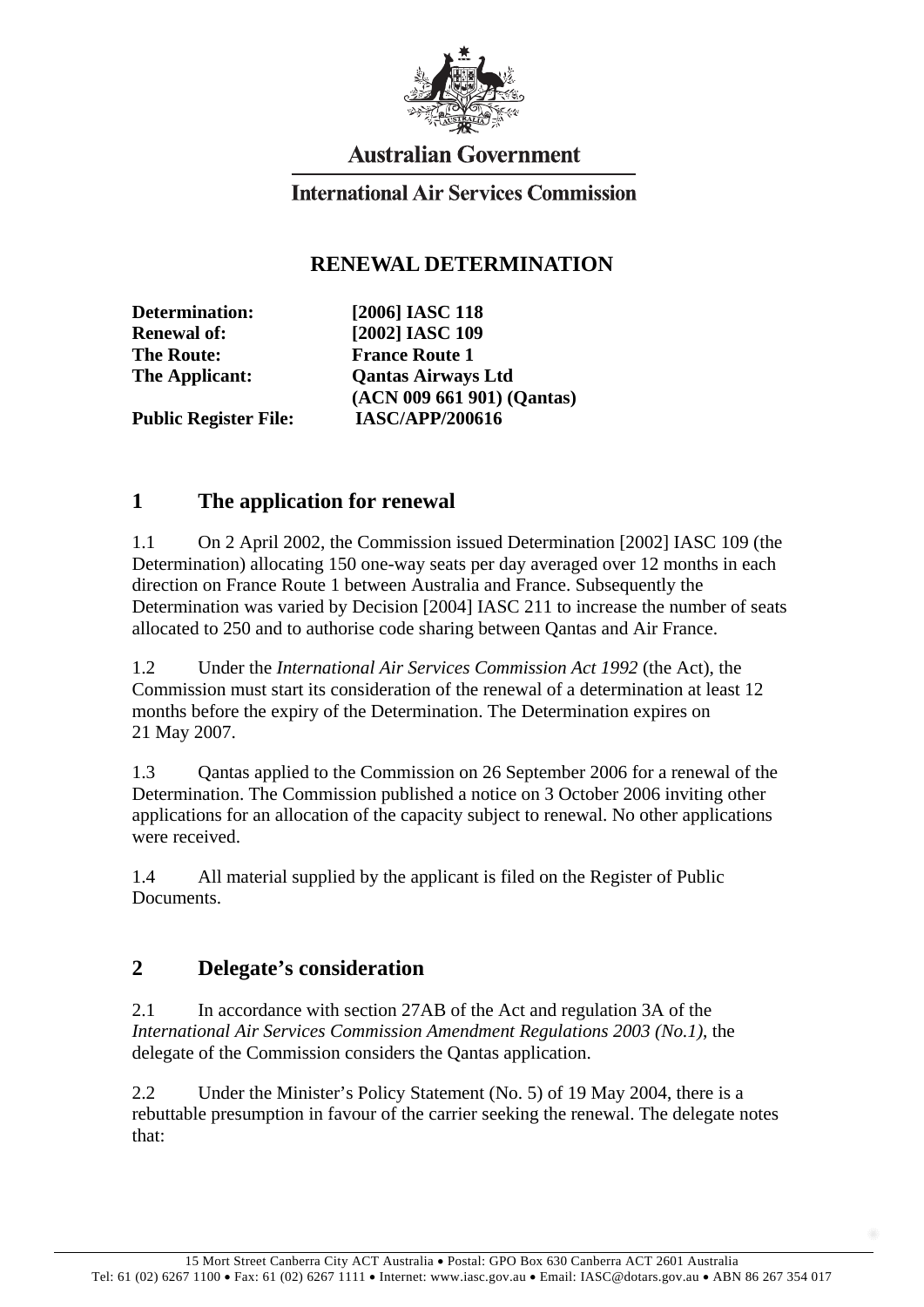- Qantas has been fully utilising the relevant capacity;
- according to the Register of Available Capacity, there are three units of capacity, as well as 150 seats per day on an average annual basis available for joint services with other airlines on France Route 1, available for immediate allocation;
- there are no other applicants seeking capacity on the route; and
- there is no evidence that Qantas has failed to service the route effectively.

2.3 In these circumstances, the delegate concludes that the renewal of Determination [2002] IASC 109 would be of benefit to the public.

2.4 The wording of the fresh determination below reflects the view of the Commission that determinations which renew original determinations should contain updated terms and conditions consistent with the Commission's current practice and current air services arrangements. Under the Act, the Commission may make changes to the terms and conditions included in the original determination where warranted by changes in circumstances since the original determination was made.

## **3 Determination for renewal of Determination [2002] IASC 109 allocating capacity on France Route 1 to Qantas ([2006] IASC 118)**

3.1 The delegate, on behalf of the Commission, makes a determination in favour of Qantas, allocating 250 one-way seats per day averaged over 12 months in each direction on France Route 1 under the Australia – France air services arrangements.

- 3.2 The determination is for five years from 22 May 2007.
- 3.3 The determination is subject to the following conditions:
	- Qantas is required to fully utilise the capacity;
	- only Oantas is permitted to utilise the capacity;
	- Qantas is not permitted to utilise the capacity to provide services jointly with another Australian carrier or any other person without the approval of the Commission;
	- the capacity may be used by Qantas to provide services jointly with British Airways in accordance with:
		- the code share agreement dated 5 October 1997; or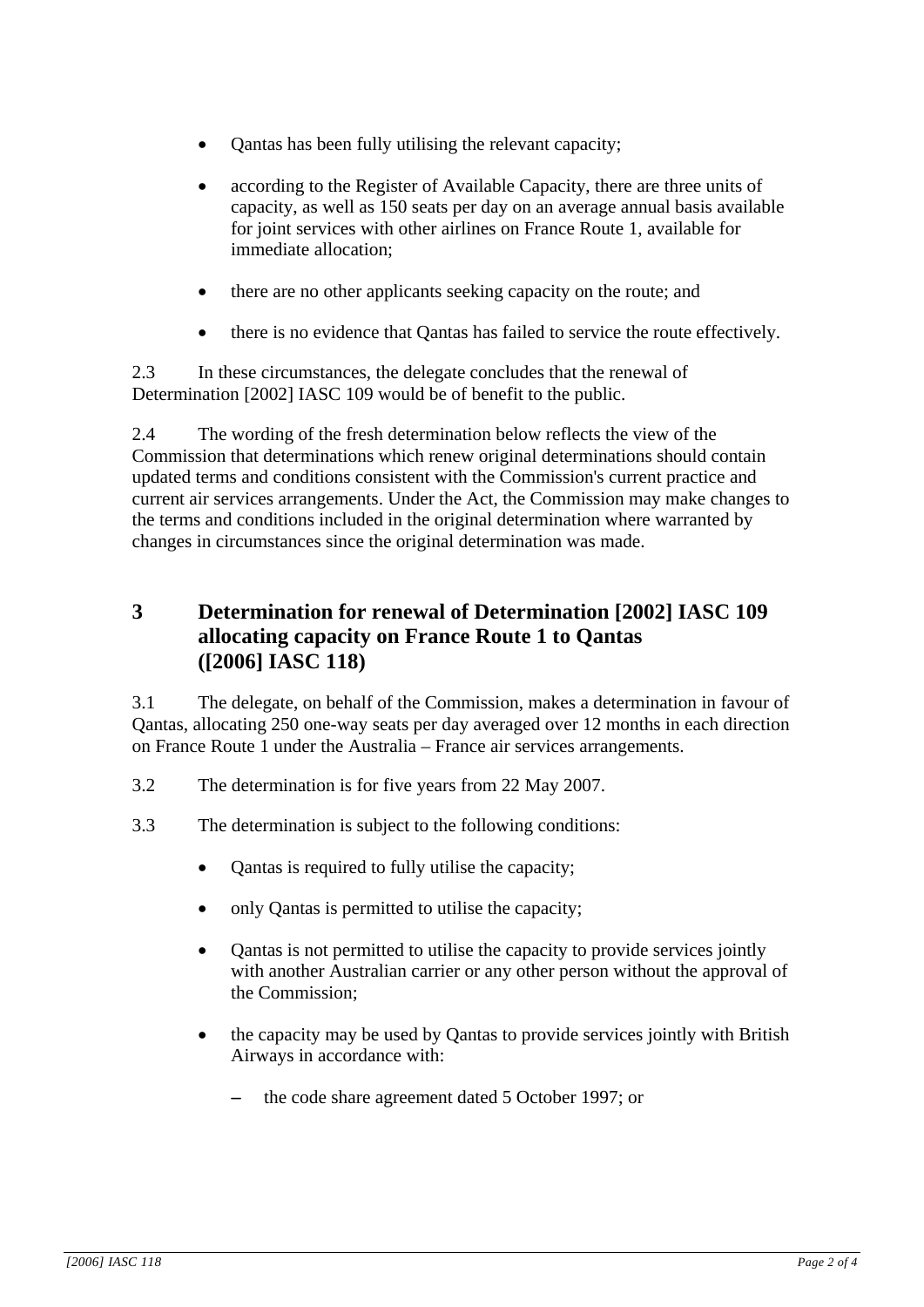- any new code share agreement, whether or not it replaces the existing agreement, with the prior approval of the Commission;
- under the arrangements with British Airways, Qantas may only price and market its services, or share or pool revenues/profits on the route, jointly with British Airways as long as such practices are authorised under the *Trade Practices Act 1974* or otherwise authorised by the Australian Competition Tribunal, in the event of review by that Tribunal;
- the capacity may be used by Qantas to provide services jointly with Air France in accordance with:
	- the code share agreement dated 28 October 2004;
	- − or any subsequent code share agreement between Qantas and Air France for operations on the Australia - France route with the prior approval of the Commission;
- under any code share agreement with Air France:
	- Qantas must price and sell its services on the route independently of Air France;
	- Qantas must not share or pool revenues on the route with Air France;
- to the extent that the capacity is used to provide joint services on the route, Qantas must take all reasonable steps to ensure that passengers are informed of the carrier actually operating the flight at the time of the booking;
- changes in relation to the ownership and control of Qantas are permitted except to the extent that any change:
	- − results in the designation of the airline as an Australian carrier under the Australia – France air services arrangements being withdrawn; or
	- has the effect that another Australian carrier, or a person (or group of persons) having substantial ownership or effective control of another Australian carrier, would take substantial ownership of Qantas or be in a position to exercise effective control of Qantas, without the prior consent of the Commission; and
- changes in relation to the management, status or location of operations and Head Office of Qantas are permitted except to the extent that any change would result in the airline ceasing to be an airline designated by the Australian Government for the purposes of the Australia – France air services arrangements.